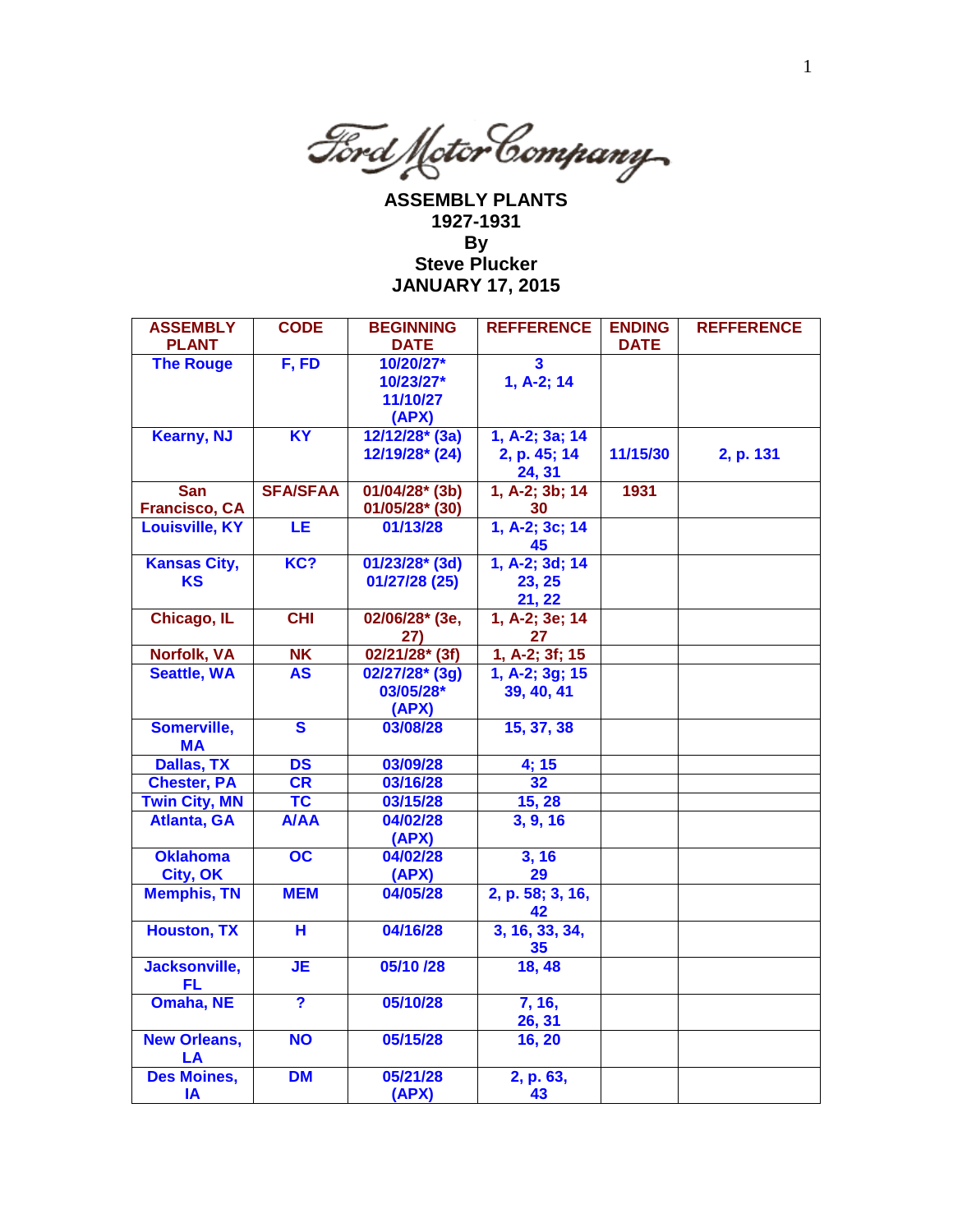| Denver, CO          | <b>DR</b>                     | 06/05/28              | 2, p. 63        |      |                     |
|---------------------|-------------------------------|-----------------------|-----------------|------|---------------------|
| Pittsburgh,         | ?                             | 06/07/28              | 49<br>44        |      |                     |
| <b>PA</b>           |                               | (APX)                 |                 |      |                     |
| Milwaukee,          | $\overline{?}$                | 06/16/28*             | 47              |      |                     |
| WI                  |                               | 06/23/28*             | 8, 17           |      |                     |
| <b>Portland, OR</b> | PO                            | 09/12/28              | 19              |      |                     |
| Cleveland,<br>OH    | <b>CL/CLE/</b><br><b>CLEV</b> | 09/21/28              | 36              |      |                     |
| St. Louis, MO       | <b>STL</b>                    | 03/31/28**            | 2, p. 58; 3, 16 |      |                     |
|                     |                               | (Between 3-15-        |                 |      |                     |
|                     |                               | 28 and 4-15-28)       |                 |      |                     |
| Buffalo, NY #1      | <b>BO</b>                     | 03/31/28**            | 2, p. 58; 3, 16 | 1931 |                     |
|                     |                               | (Between 3-24-        |                 |      |                     |
|                     |                               | 28 and 5-27-28)       |                 |      |                     |
| Columbus, OH        | G                             | After May 27,         |                 |      |                     |
|                     |                               | 1928                  |                 |      |                     |
| Cincinnati, OH      | CI                            | After May 27,         |                 |      |                     |
|                     |                               | 1928                  |                 |      |                     |
| Indianapolis,<br>IN | $\overline{1}$                | After May 27,<br>1928 |                 |      |                     |
| Charlotte, NC       | <b>CE</b>                     | After May 27,         |                 |      |                     |
|                     |                               | 1928                  |                 |      |                     |
| Los Angles,         | LA                            | After May 27,         |                 |      |                     |
| CA                  |                               | 1928                  |                 |      |                     |
| Long Beach,         | LA                            | 04/21/30*             | 3 (05/01/30),   |      | <b>Replaced Los</b> |
| CA                  |                               |                       | 47              |      | Angles, CA          |
|                     |                               | 04/24/30*             | 17 (04/24/30)   |      |                     |
| Edgewater,          | Е                             | 11/03/30*             | 47              |      | Replaced            |
| <b>NJ</b>           |                               | 12/08/30*             | 3(12/15/30)     |      | Kearny, NJ          |
| Richmond,           | R                             | 08/01/31*             | 3(09/31)        |      | <b>Replaced San</b> |
| <b>CA</b>           |                               |                       |                 |      | Francisco, CA       |
| <b>Buffalo, NY</b>  | <b>BO</b>                     | 08/03/31*             | 47              |      | <b>Replaced</b>     |
| #2                  |                               | 09/08/31*             | 3 (10/31); 5    |      | Buffalo, NY #1      |

There were also three (3) service plants namely Fargo, ND; Salt Lake City, UT; and Washington, D.C. which received vehicles from various assembly plants and distributed them within their sales area.

These plants were listed on the yearly 1928-1931 Ford Motor Company "Assembly Record Types" along with their yearly production.

On April 10, 1930 Ford trucks were only to be assembled at Philidelphia. (47)

In the June 2, 1930 edition of Ford News it was reported that "Three Assembly Plants to Build Model AA's". Those plants were Philadelphia, Pennsylvania, which was formerly the branch headquarters of the Ford Motor Company; Cambridge, Massachusetts; and Long Island, New York.

On March 19 1931, the Salt Lake City, Utah branch began a commercial car and truck operation making Ford bodies and assembling units. (46, 47)

# **CODE FOR 'BEGINNING DATE"**

#### **(NO ASTRICK) CONFIRMED WITH NEWSPAPER ARTICLE**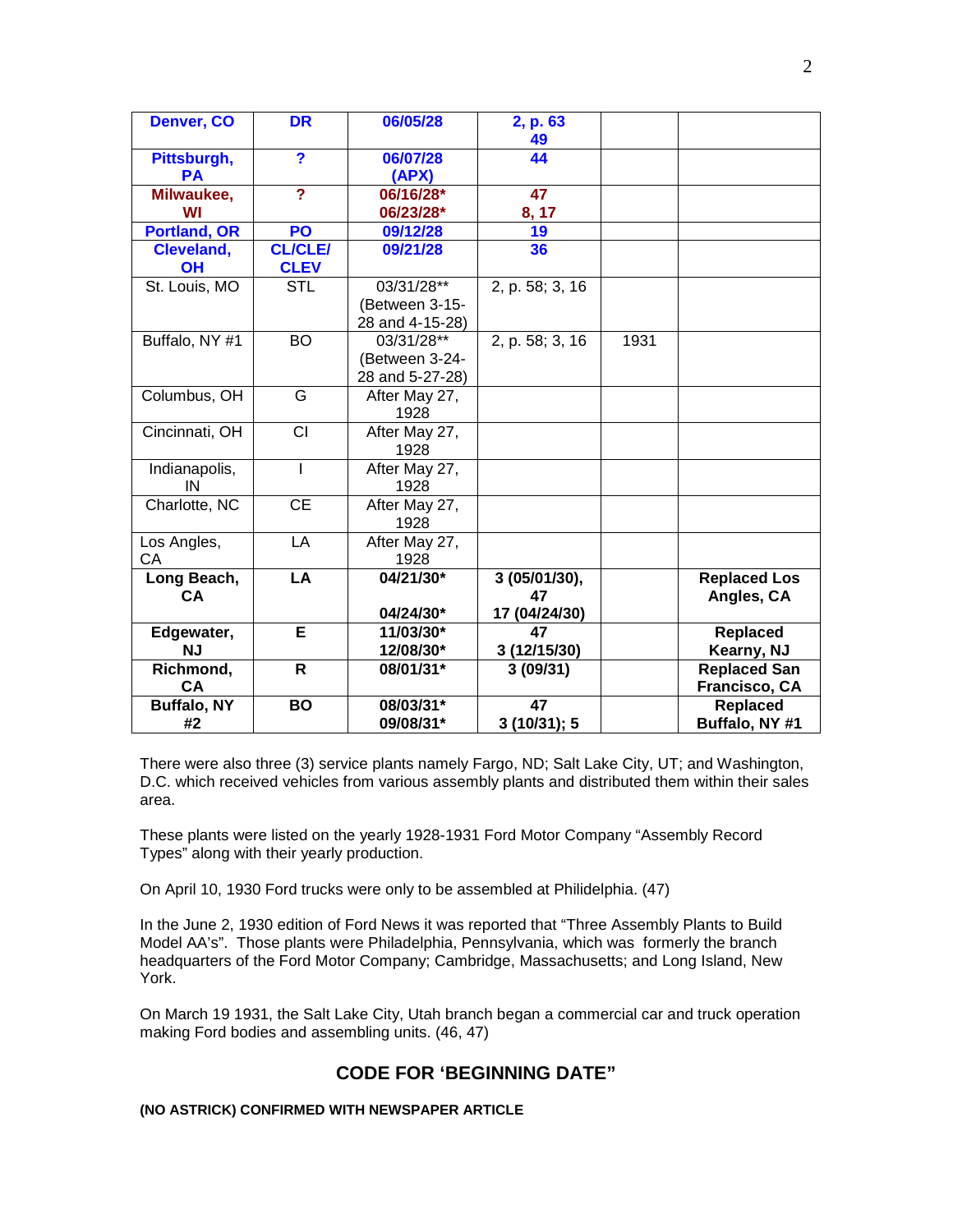**\* CHECK WITH LOCAL NEWSPAPERS TO BE SURE**

**\*\* DATE STILL UNKNOWN BUT CHECK WITH LOCAL NEWSPAPER**

| <b>ASSEMBLY</b><br><b>PLANTS</b>                   | <b>BEGINNING</b><br><b>DATE</b> | <b>REFFERENCE</b>     | <b>ENDING</b><br><b>DATE</b>  | <b>REFFERENCE</b>                         |
|----------------------------------------------------|---------------------------------|-----------------------|-------------------------------|-------------------------------------------|
| Manchester,<br>England*                            | May 28, 1928                    | 3i, 13                | <b>Unknown</b><br>but in 1931 |                                           |
| <b>Buenos Aires,</b><br>Argentina                  | <b>July 9, 1928</b>             | 3j, 13                |                               |                                           |
| Antwerp,<br><b>Belgium</b>                         | <b>July, 1928</b>               | 3k, 13                |                               |                                           |
| Barcelona, Spain                                   | <b>July, 1928</b>               | $\frac{3, 13}{3, 13}$ |                               |                                           |
| <b>Berlin, Germany</b>                             | <b>August, 1928</b>             |                       | <b>April, 1931</b><br>?       |                                           |
| Sao Paulo, Brazil                                  | August, 1928                    | $\frac{3, 13}{3, 13}$ |                               |                                           |
| Yokohama,<br>Japan                                 | September, 1928                 |                       |                               |                                           |
| <b>Mexico City,</b><br><b>Mexico</b>               | September/October,<br>1928      | 3, 13                 |                               |                                           |
| Copenhagen,<br><b>Denmark</b>                      | October, 1928                   | 3, 13                 |                               |                                           |
| Asnieres, France                                   | September, 1928                 | 3                     |                               |                                           |
| Rio de Janeiro,<br><b>Brazil</b>                   | January, 1929                   | 3, 13                 | <b>Unknown</b><br>but in 1930 |                                           |
| Santigo, Chile                                     | January, 1929                   | $\frac{3, 13}{3, 13}$ |                               |                                           |
| <b>Istanbul</b><br>(Constantine),<br><b>Turkey</b> | <b>January 1, 1930</b>          |                       |                               |                                           |
| Cologne,<br>Germany                                | May 1-7 or June 12-<br>14, 1931 | 3, 13                 |                               | <b>Replaced Berlin,</b><br>Germany        |
| Dagenham,<br>England*                              | October, 1931                   | 3, 13                 |                               | Replaced<br>Manchester,<br><b>England</b> |
| Rotterdam,<br><b>Holland</b>                       | <b>Unknown</b>                  | 13                    |                               |                                           |

## **FOREIGN FORD ASSEMBLY PLANTS**

\* The above plants, except Manchester and later Dagenham, England, all used USA stamped engine numbers for their vehicles as they were stamped and shipped from the USA. The England plants, however, also used the USA numbers but those numbers were "omitted" from the USA production and not used on the USA produced engines but sent to England and used in their production with the prfix of "AF" or "AAF".

These plants were listed on the yearly 1928-1931 Ford Motor Company "Assembly Record Types" along with their yearly production.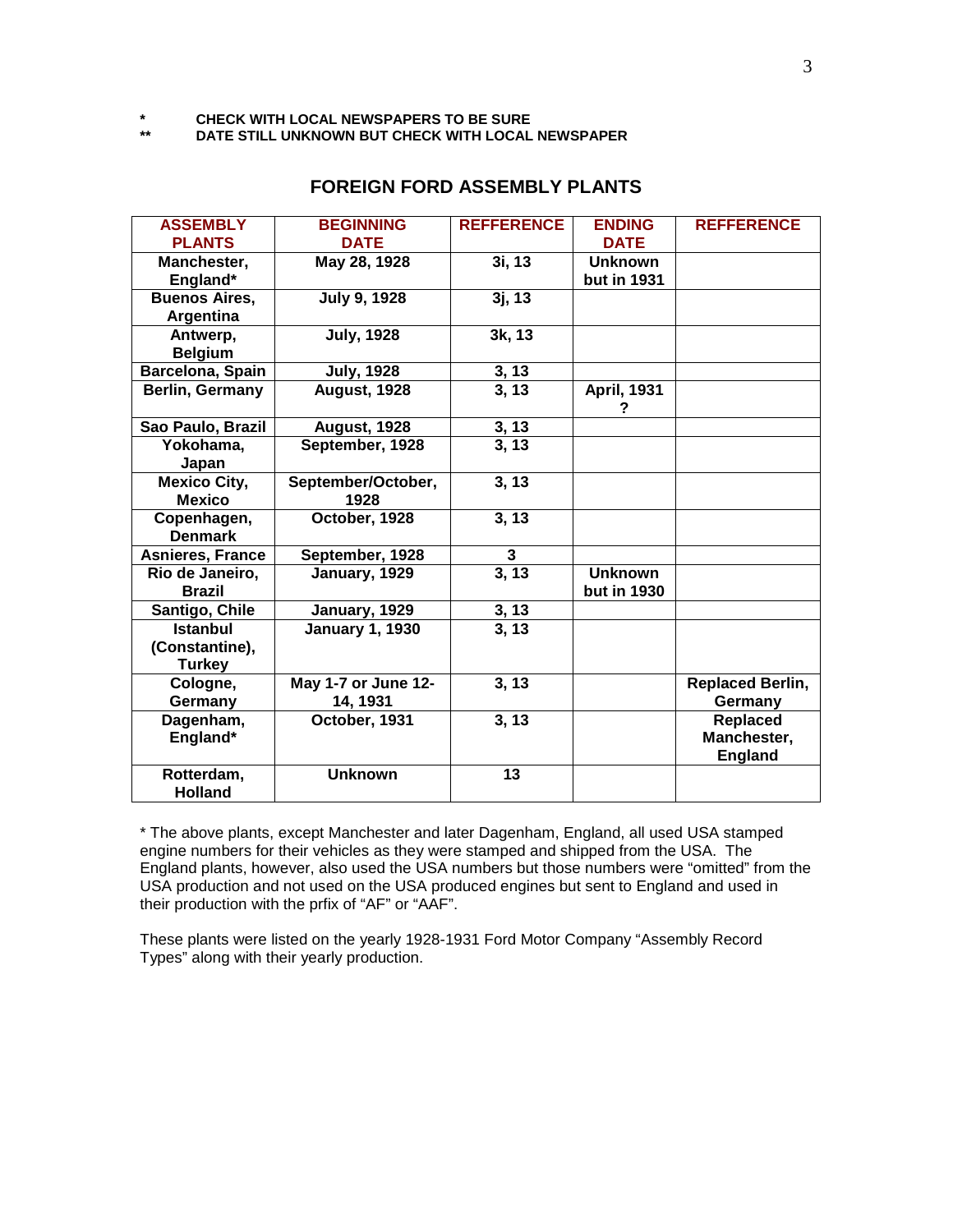# **OTHER FOREIGN ASSEMBLY PLANTS WHICH ASSEMBLED THE MODEL A/AA FORD**

| <b>ASSEMBLY</b>              | <b>BEGINNING</b> | <b>REFFERENCE</b> | <b>ENDING</b> | <b>REFFERENCE</b> |
|------------------------------|------------------|-------------------|---------------|-------------------|
| <b>PLANTS</b>                | <b>DATE</b>      |                   | <b>DATE</b>   |                   |
| Trieste, Italy*              | Unknown          | 10                |               |                   |
| Moscow, Russia**             | February 1, 1930 | 11                |               |                   |
| Windsor, Canada***           | Unknown          | 10, 12            |               |                   |
| Toronto, Canada              | Unknown          | 10, 12            |               |                   |
| Montreal, Canada             | Unknown          | 10, 12            |               |                   |
| Winnipeg, Canada             | Unknown          | 10, 12            |               |                   |
| Vancouver, Canada            | 1931?            | 10, 12            |               |                   |
| Port Elizabeth, South Africa | Unknown          | 12                |               |                   |
| Malaya, Singapore            | Unknown          | 12                |               |                   |
| Bombay, Inda                 | Unknown          | 12                |               |                   |
| Geelong, Australia           | Unknown          | 3, 12             |               |                   |
| Brisbane, Australia          | Unknown          | 3, 12             |               |                   |
| Adelaide, Australia          | Unknown          | 3, 12             |               |                   |
| Perth, Australia             | Unknown          | 3, 12             |               |                   |

**\* Not much is known on the Italian production. Was known as The Ford Motor Company d'Italia and later as Ford Italiana S. A. No yearly production data contained in the 1928- 1931 Ford Motor Company "Assembly Record Types".**

**\*\* Not much is known on the Russian production. No yearly production data contained in the 1928-1931 Ford Motor Company "Assembly Record Types".**

**\*\*\* The Ford Motor Company of Canada, LTD, had its headquarters in East Windsor/Walkerville, Ontario. It serviced all the assembly plants in Canada, South Africa, Singapore, India and Australia. Yearly production data was the total of all plants and is listed in the 1928-1931 Ford Motor Company "Assembly Record Types" under "Walkerville".**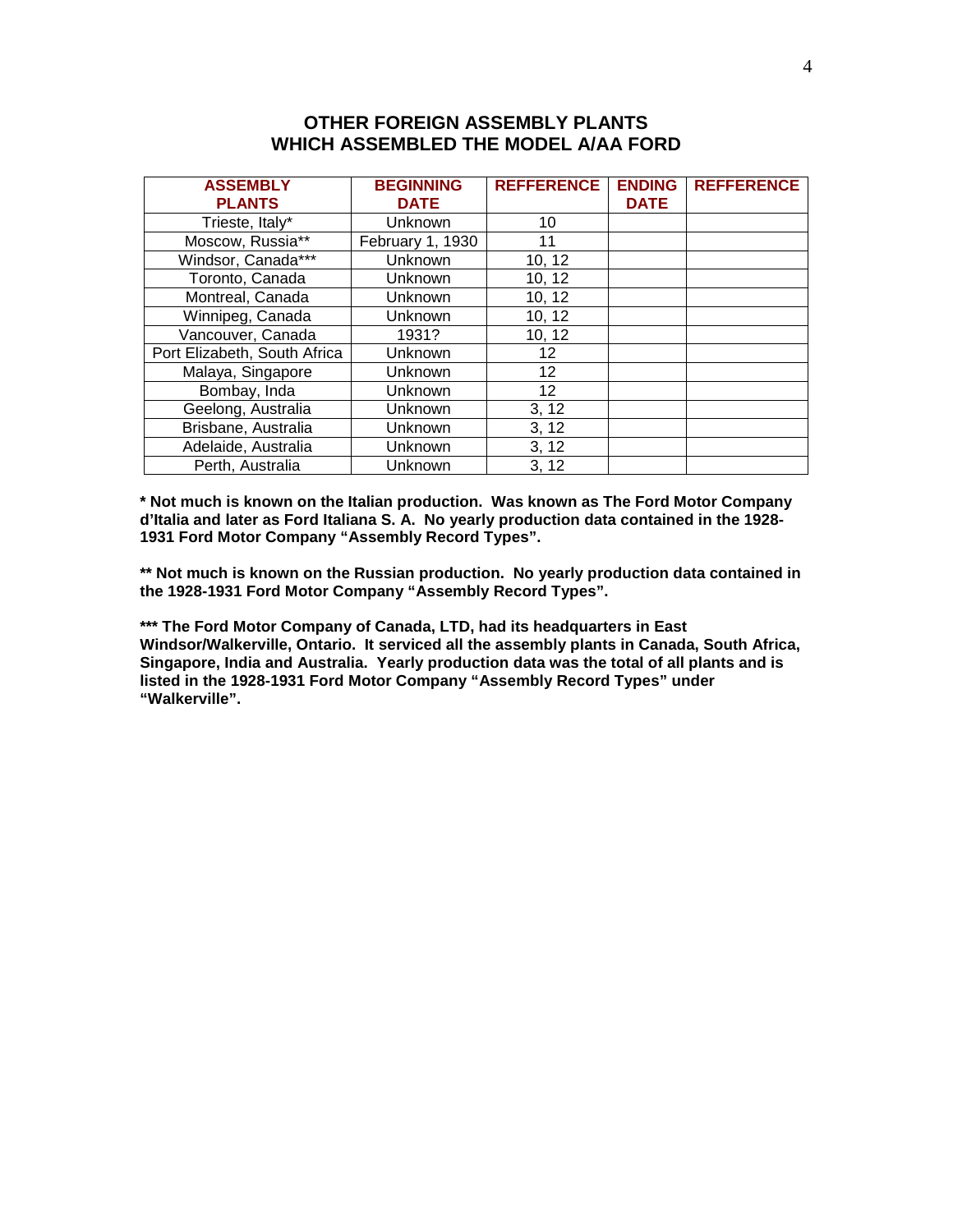### **DATA USED**

- **1. MARC/MAFCA RESTORATION GUIDELINES AND JUDGING STANDARDS**
- **2. "SELLING THE NEW FORD" BY JIM SCHILD**
- **3. FORD NEWS, 1928-1931**
	- **a. March 1, 1928, Vol. 8, #8: Indicated December 12, 1928**
	- **b. March 1, 1928, Vol. 8, #8: Indicated January 4, 1928**
	- **c. March 1, 1928, Vol. 8, #8: Indicated January 10, 1928**
	- **d. March 1, 1928, Vol. 8, #8: Indicated January 23, 1928**
	- **e. March 1, 1928, Vol. 8, #8: Indicated February 6, 1928**
	- **f. March 1, 1928, Vol. 8, #8: Indicated February 21, 1928**
	- **g. March 1, 1928, Vol. 8, #8: Indicated February 27, 1928**
	- **h. June 15, 1928, Vol. 8, #15: Indicated October 20, 1927**
	- **i. July 2, 1928, Vol. 8, #16: Indicated May 28, 1928**
	- **j. July 2, 1928, Vol. 8, #16: Indicated July 9, 1928**
	- **k. September 15, 1928, Vol. 8, #21: Indicated July, 1928**
- **4. THE DALLAS MORNING NEWS, MARCH 9-10, 1928 (Brian Martin)**
- **5. DOUG SKINNER DATA ON BUFFALO, NY**
- **6. DOUG SKINNER DATA ON CHESTER, PA**
- **7. JOHN MABRY, OMAHA, NB**
- **8. DOUG SKINNER DATA ON MILWAUKEE, WI**
- **9. THE ATLANTA CONSTITUTION: April 3, 1928 (Lyn Akins)**
- **10. 1929, 1931 FORD INDUSTRIES**
- **11. THE RESTORER, VOL. 14, NO. 6 (1970)**
- **12. SALESMAN'S MANUAL OF THE FORD MOTOR COMPANY OF CANADA, LTD.**
- **13. ASSEMBLY RECORD TYPES, 1928-1931**
- **14. NEW YORK TIMES: FEBRUARY 19, 1928**
- **15. NEW YORK TIMES: MARCH 23, 1928**
- **16. NEW YORK TIMES: MAY 27, 1928**
- **17. FORD LIFE: MARCH/APRIL, 1972, P. 4**
- **18. THE FLORDIA TIMES-UNION: MAY 8, 1928**
- **19. THE OREGONIAN: September 13, 1928 (Vern Schwebke)**
- **20. THE NEW ORLEANS TIMES PICAYUNE: MAY 15, 1928 (Phillip Ewald)**
- **21. THE KANSAS CITY POST: February 2, 1928 (Jim Spawn)**
- **22. THE KANSAS CITY JOURNAL POST: February 5, 1928 (Jim Spawn)**
- **23. BOOK "The Past: Mid 1800's thru 1955" by Doug Burton (Jim Spawn)**
- **24. NEW YORK TIMES, DECEMBER 20, 1927: Indicated December 19, 1928**
- **25. THE KANSAS CITY STAR: January 27, 1928**
- **26. THE MORNING (OMAHA) WORLD HEARLD: MAY 12, 1928**
- **27. THE ST. PAUL DISPATCH: FEBRUARY 10, 1928**
- 
- **28. THE ST. PAUL DISPATCH: MARCH 15, 1928 29. THE OKC CHAMBER OF COMMERCE NEWSLETTER: MARCH 29, 1928 (THERE WAS NO OTHER KNOWN REPORTING IN ANY OF THE OKLAHOMA CITY NEWSPAPERS OF THAT TIME)**
- **30. THE DETROIT TIMES: JANUARY 10, 1928**
- **31. THE OMAHA BEE NEWS: MAY 13, 1928**
- **32. THE CHESTER TIMES: MARCH 16, 1928**
- **33. THE HOUSTON CHRONICLE: APRIL 15, 1928 (Jim Cannon)**
- **34. THE HOUSTON CHRONICLE: APRIL 16, 1928 (Jim Cannon)**
- **35. THE HOUSTON CHRONICLE: MAY 13, 1928 (Jim Cannon)**
- **36. THE CLEVELAND PLAIN DEALER: September 22, 1928 (Phillip Ewald)**
- **37. DAILY BOSTON GLOBE: March 9, 1928 (Phillip Ewald)**
- **38. DAILY BOSTOB GLOBE: March 11, 1928 (Phillip Ewald)**